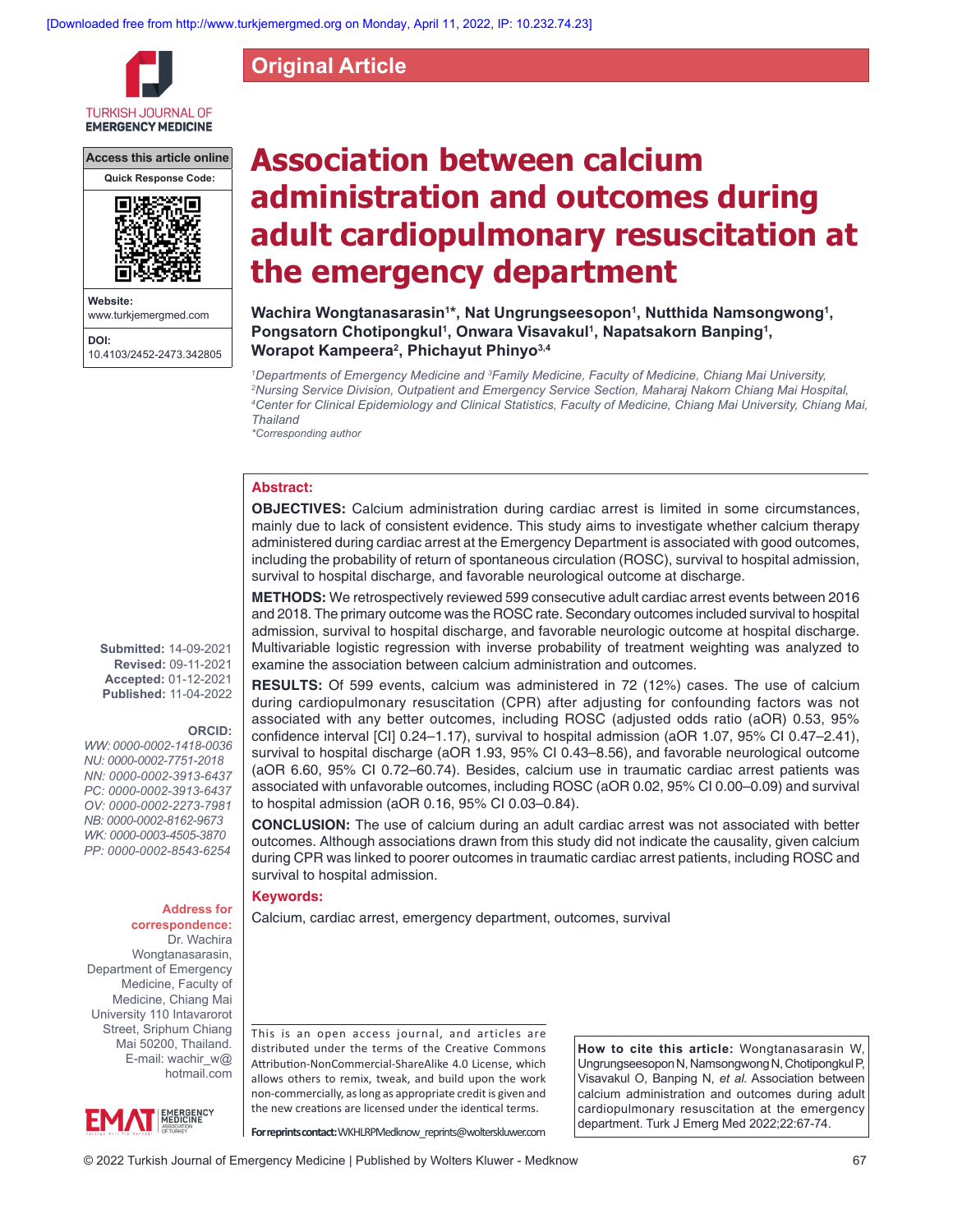## **Box‑ED**

#### **What is already known on the study topic?**

Calcium administration during adult cardiac arrest is currently limited in some circumstances.

## **What is the conflict on the issue? Has it importance for readers?**

According to the current guidelines for cardiopulmonary resuscitation (CPR) in 2020, a routine administration of calcium for the treatment of cardiac arrest was not recommended. However, calcium therapy during CPR continues to be used frequently during cardiac arrest.

### **How is this study structured?**

This was a single-center, retrospective cohort study includes data from approximately 600 cardiac arrest patients.

#### **What does this study tell us?**

The use of calcium during an adult cardiac arrest was not associated with better outcomes.

Although associations drawn from this study did not indicate the causality, given calcium during CPR was linked to poorer outcomes in traumatic cardiac arrest patients.

# **Introduction**

Cardiac arrest remains one of the most important<br>Causes of mortality worldwide. Each year, cardiac arrest accounts for up to 3.7 million lives across the world.<sup>[1,2]</sup> The role of calcium administration during cardiopulmonary resuscitation (CPR) has been debated for decades.[3] An administration of calcium resulted in a better function of excitation‑contraction coupling of ventricular cardiomyocytes.<sup>[4]</sup> Low serum calcium level has been reported to be associated with the development of cardiac arrest.[5,6] Hypocalcemia, defined by serum calcium of <8.5 mmol/L, causes QT interval prolongation, as a result, torsade de pointes; therefore, hypocalcemia should be aggressively and promptly managed.[7] A previous study found that hypocalcemia is associated with an increased risk of sudden cardiac arrest in dialysis patients.[8] A high ionized calcium level obtained during CPR was associated with an increased likelihood of a return of spontaneous circulation (ROSC), according to a study by Kim and colleagues.[9]

Nonetheless, calcium was removed from the protocols for the treatment of cardiac arrest in 1980 because the benefits of calcium administration during CPR were not demonstrated.[10] Furthermore, administering calcium during CPR may be harmful.<sup>[3]</sup> The final common pathway of cell death, resulting in cellular necrosis, has been mentioned as cytoplasmic calcium accumulation after calcium administration during CPR.[3] According to the previous systematic review, calcium administration

during CPR did not improve survival regardless of the initial rhythm.<sup>[5]</sup> The current CPR guidelines for 2020 do not recommend routine calcium administration for the treatment of cardiac arrest.[11] Calcium is only recommended for use in certain resuscitation situations, according to the guidelines: Severe hyperkalemia, severe hypocalcemia, severe hypermagnesemia, and calcium channel blockade overdose.[5]

Despite limited recommendations, calcium therapy during CPR is still commonly used. Moskowitz *et al*. discovered that calcium was used twice as frequently in the United States in 2016 as it was in 2001.[12] Thus, this study investigates whether calcium therapy administered during cardiac arrest at the Emergency Department (ED) associated with good outcomes, including the probability of ROSC, survival to hospital admission, survival to hospital discharge, and favorable neurological outcome.

## **Methods**

The study was prepared and reported in accordance with the strengthening of the reporting of observational studies in epidemiology statement.<sup>[13]</sup>

## **Study design and study population**

We conducted a retrospective cohort study at Maharaj Nakorn Chiang Mai Hospital, located in the northern of Thailand. Our hospital represents a tertiary care hospital where complicated and severe patients are transferred from other hospitals. We apply the Advanced Cardiac Life Support (ACLS) protocol in our ED as well as other standard best practice guidelines. Our staff, including emergency doctors, nurses, and paramedics, are all required to participate in standard ACLS training courses certified by the Thai Resuscitation Council which is accredited by the American Heart Association (AHA). The administration of calcium in the ED as a part of resuscitation may be due to the fact that calcium is a well-known antidote for treating hyperkalemia, one of the reversible causes of arrest (5Hs and 5Ts). Adult patients (aged ≥18 years) with an index cardiac arrest at the ED, both Out‑of‑hospital cardiac arrest (OHCA) and in‑hospital cardiac arrest (IHCA), who received chest compressions, were included in this study. OHCA patients were those who received CPR in the field but did not receive ROSC and were transported to the ED. Patients were not eligible if they had a terminal illness or had an advanced care plan. Patients with missing data on calcium administration and resuscitation outcomes were excluded from the main analysis.

## **Data collection**

We extracted clinical information from our cardiac arrest registry between January 2016 and December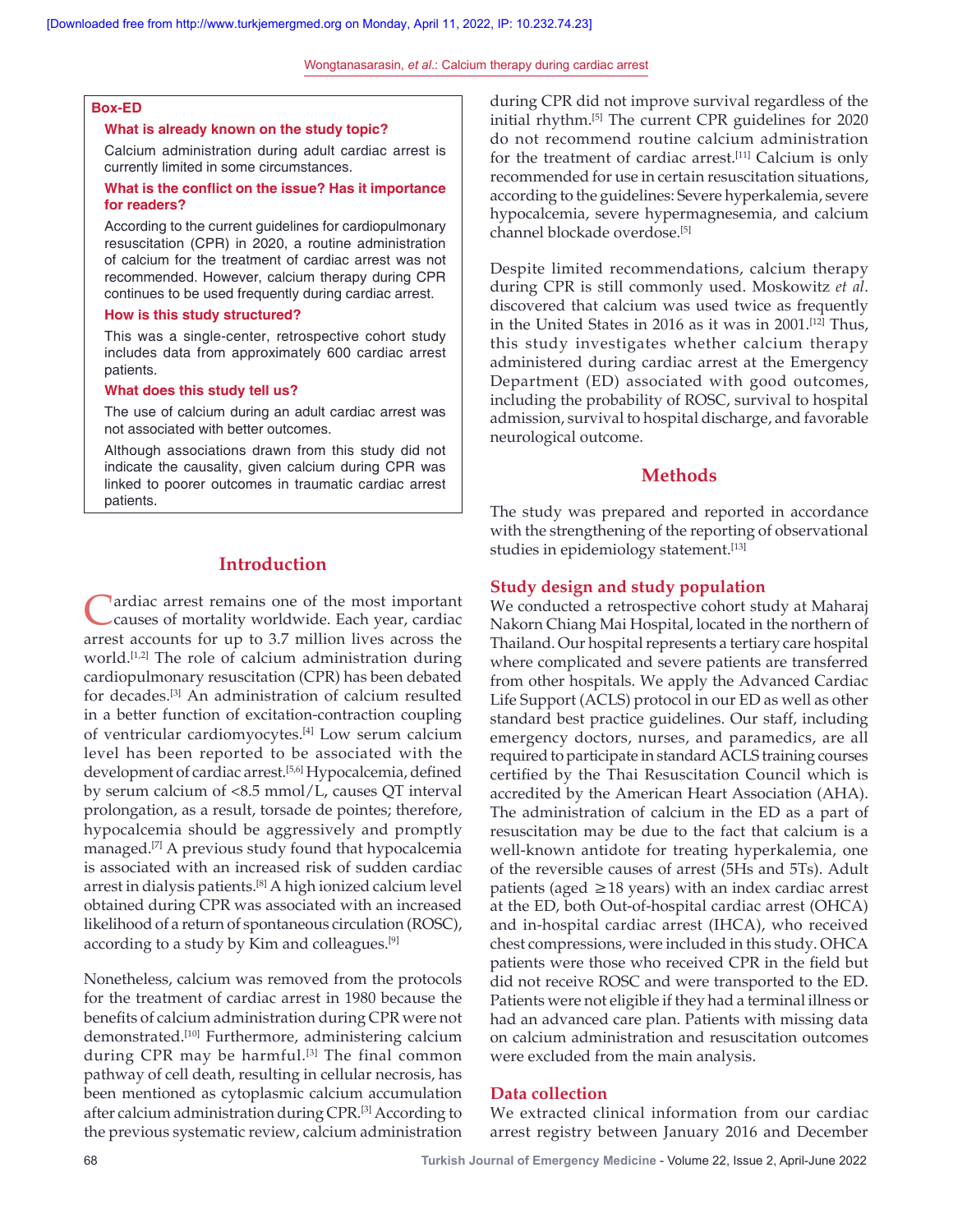2018. Cardiac arrest is defined as a pulselessness that necessitates CPR, which includes chest compression and/or defibrillation. After a structured review of hospital medical records, trained abstractors record registry data. The relevant data were selected and entered into REDcap (Vanderbilt University, Nashville, TN, India) at the same time. Specifically, we collected sex, age, the timing of presenting to the ED, mechanisms of cardiac arrest, types of initial presenting rhythm, a total administered dose of epinephrine, calcium, and bicarbonate, point-of-care-testing glucose, usage of glucose, amiodarone, and lidocaine, blood tests acquired at ED, including calcium and variables parameters known to affect calcium level, such as potassium, bicarbonate, and arterial pH. Blood tests and arterial pH were primarily measured during CPR or not more than 20 min before CPR. Blood tests were measured by the central laboratory and arterial pH was measured by a point-of-care gas analyzer. These results were immediately available at the ED. Since we did not have an ionized calcium level of each patient which represents the biological active calcium level, we use serum calcium obtained during cardiac arrest instead. In addition, calcium use is not a part of routine Emergency Medical Service protocol in Thailand. The Institutional Review Board of the Faculty of Medicine, Chiang Mai University approved the study protocol (IRB No. 7477/2020).

## **Outcomes**

The primary outcome was the ROSC rate, and secondary outcomes included survival to hospital admission, survival to hospital discharge, and favorable neurologic outcome at hospital discharge. Favorable neurological outcome was classified as having a cerebral performance category score of 1 or 2.

#### **Data analysis**

We estimated our study size based on prior statistical evidence.[14] A study size of at least 456 patients is required to achieve 80% statistical power and a two-sided alpha error of 0.05. Frequency and percentage were used to describe categorical variables. Mean and standard deviation or median and interquartile range were used for continuous variables, as appropriate. We used standardized differences (STD) to compare the clinical characteristics between the two groups. A value of STD >10% in either direction was regarded as a significant difference and may reflect potential confounding by indication or confounding by contraindication at baseline.<sup>[15]</sup>

To account for the imbalance in prognostic variables, we employed an inverse probability treatment weighting (IPTW) method.<sup>[16]</sup> First, we created a multivariable logistic regression model to predict the probability of being prescribed with calcium. The following variables were included in the propensity model: Age, gender, mechanism of cardiac arrest, location of cardiac arrest, the timing of arrival at the ED, initial shockable rhythm, epinephrine administration, bicarbonate administration, lidocaine administration, amiodarone administration, glucose administration, and CPR duration. The model predicted probabilities of being prescribed with calcium were used as treatment weights for the group with calcium administration, whereas the model predicted probabilities of not being prescribed with calcium were used as treatment weights for the group without calcium administration. A balance diagnostic plot to compare the difference in characteristics between weighted and unweighted samples was presented. Variables with an STD of more than 10% after weighting would be adjusted in the weighted logistic regression model for double robustness.[17,18] To evaluate the association between calcium administration during CPR and the occurrence of outcomes, we used a weighted multivariable logistic regression. The logistic model was performed separately for each outcome.

Furthermore, since the Utstein reporting Guidelines recommended reporting those two cardiac arrest settings (OHCA and IHCA) in two different methods,<sup>[19,20]</sup> we also performed an additional analysis. First, we created an extra model using a multivariable logistic regression model to predict the probability of being prescribed calcium, model 1 for OHCA patients, and model 2 for cardiac arrests at the ED. Notably, the type of cardiac arrest was not included in these models. Variables with an STD of more than 10% after weighting would be adjusted in the weighted logistic regression model for double robustness. To evaluate the association between calcium administration during CPR and the occurrence of outcomes, we used a weighted multivariable logistic regression. The logistic model was performed separately for each outcome and categorized by type of cardiac arrest(OHCA and cardiac arrest at the ED) and mechanism of cardiac arrest (traumatic and nontraumatic cause).

We performed a subgroup analysis by stratifying serum potassium and calcium levels acquired during cardiac arrest into three categories: Low, normal, and high levels, to explore the connection of calcium therapy and its influence on serum potassium and calcium. Normal serum potassium levels were defined as those between 3.5 and 5.5 mmol/L, while normal serum calcium levels were defined as those between 8.5 and 10.2 mg/dL. Stata 16 (StataCorp, College Station, TX, USA) was used to conduct all the analyses. A *P* < 0.05 was considered statistically significant.

## **Results**

## **General characteristics**

During the study, the cardiac arrest registry recorded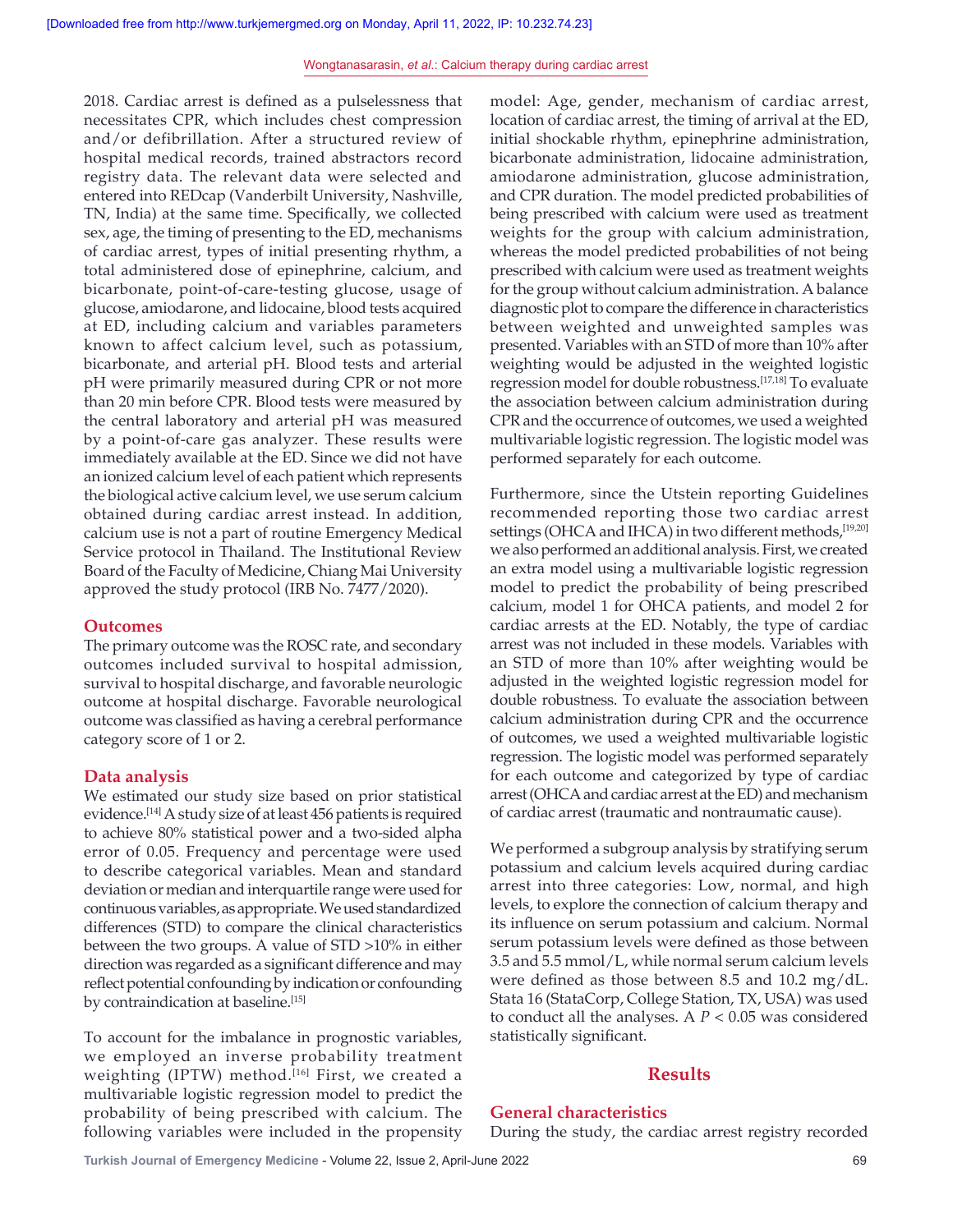a total of 648 cases. Patients transferred from other hospitals ( $n = 17$ ), under the age of 18 ( $n = 14$ ), with a do-not-resuscitate order  $(n = 12)$ , or with insufficient data  $(n = 6)$  were all excluded from the study [Figure 1]. Finally, 599 patients were participated in this study. There were 374 men (62.4%), and the average age was 57.8 years. The overall ROSC, survival to hospital admission, survival to hospital discharge, and favorable neurological outcome rates in this study were 66.3%, 52.4%, 15.1%, and 7.0%, respectively. Almost all baseline characteristics were different between the two groups except for age, time on arrival at the ED, and initial presenting rhythm [Table 1]. The most different characteristic across the two groups was the administration of bicarbonate (STD + 1.536). Most of the mechanisms of cardiac arrest was nontrauma (70.1%) and out-of-hospital (61.8%). Total CPR duration was longer in the calcium group (STD  $+$  0.678). The calcium group had a higher potassium level (STD + 0.677), whereas the noncalcium group had a higher bicarbonate and arterial pH level (STD-0.329 and-0.264, respectively).

### **Primary and secondary outcomes**

Figure 2 shows the absolute STD between unmatched and matched samples. Most variables before matching were not well-balanced. After adjusting by the IPTW method, several factors have been still unbalanced (absolute STD >0.1). However, all these variables were included in the multivariable analysis.

Figure 3 demonstrates odds ratio of each outcome classified by mechanisms of cardiac arrest. Calcium



administration during cardiac arrest was not associated with any better outcomes. For a traumatic cardiac arrest, giving calcium might decrease the chance of ROSC ( $P < 0.001$ ) and survival to hospital admission  $(P = 0.03)$ . Table 2 summarizes the outcomes following a cardiac arrest based on serum potassium and serum calcium levels.

In addition, the administration of calcium during CPR was not associated with good outcomes across OHCA and cardiac arrest at the ED. The details of each outcome categorized by type of cardiac arrest and mechanism of cardiac arrest are summarized in Table S1 in the Supplementary Data.

## **Discussion**

This study documents 599 consecutive adults. Seventy-two (12%) were given calcium during resuscitation at the ED. Calcium administration during cardiac arrest was not associated with a better chance of ROSC. Besides, calcium therapy administered during a traumatic cardiac arrest was associated with unfavorable outcomes. Moreover, giving calcium during resuscitation in patients with hypocalcemia may decrease the chances of ROSC.

Previous research found that calcium administration during CPR may benefit some groups of patients with asystole and pulseless electrical activity;[21,22] however, subsequent studies of calcium administration during resuscitation found no benefits and may be detrimental.[3] Consequently, the AHA has recommended that calcium be used only in specific resuscitation situations.[23] Van Walraven *et al*. reported the association of calcium administration during CPR with a decreased survival at 1 h at ED among 773 adult IHCAs (adjusted odds ratio [aOR] 0.32, 95% confidence interval[CI] 0.18–0.55).[14]

Furthermore, calcium uses in patients with serum potassium levels >5.5 mmol/L was not associated with improved outcomes. Wang *et al*., on the other hand, discovered that giving calcium and sodium bicarbonate to patients with hyperkalemia during cardiac arrest may be beneficial.[24] The main distinction is that Wang *et al*. only studied IHCA, whereas our study included both OHCA and IHCA. Besides, CPR duration has been shown to be an independent predictor for the resuscitation outcomes.[25] Wang *et al*. did not demonstrate the CPR duration in each group whereas our study found that patients with cardiac arrest who received calcium had more CPR duration compared to the control group. It should be imperative that the mortality rate from cardiac arrest rises dramatically over time. As a result, the fact that calcium was given while CPR was being performed Figure 1: Study flowchart **1:** could influence the results of our study.

70 **Turkish Journal of Emergency Medicine** - Volume 22, Issue 2, April-June 2022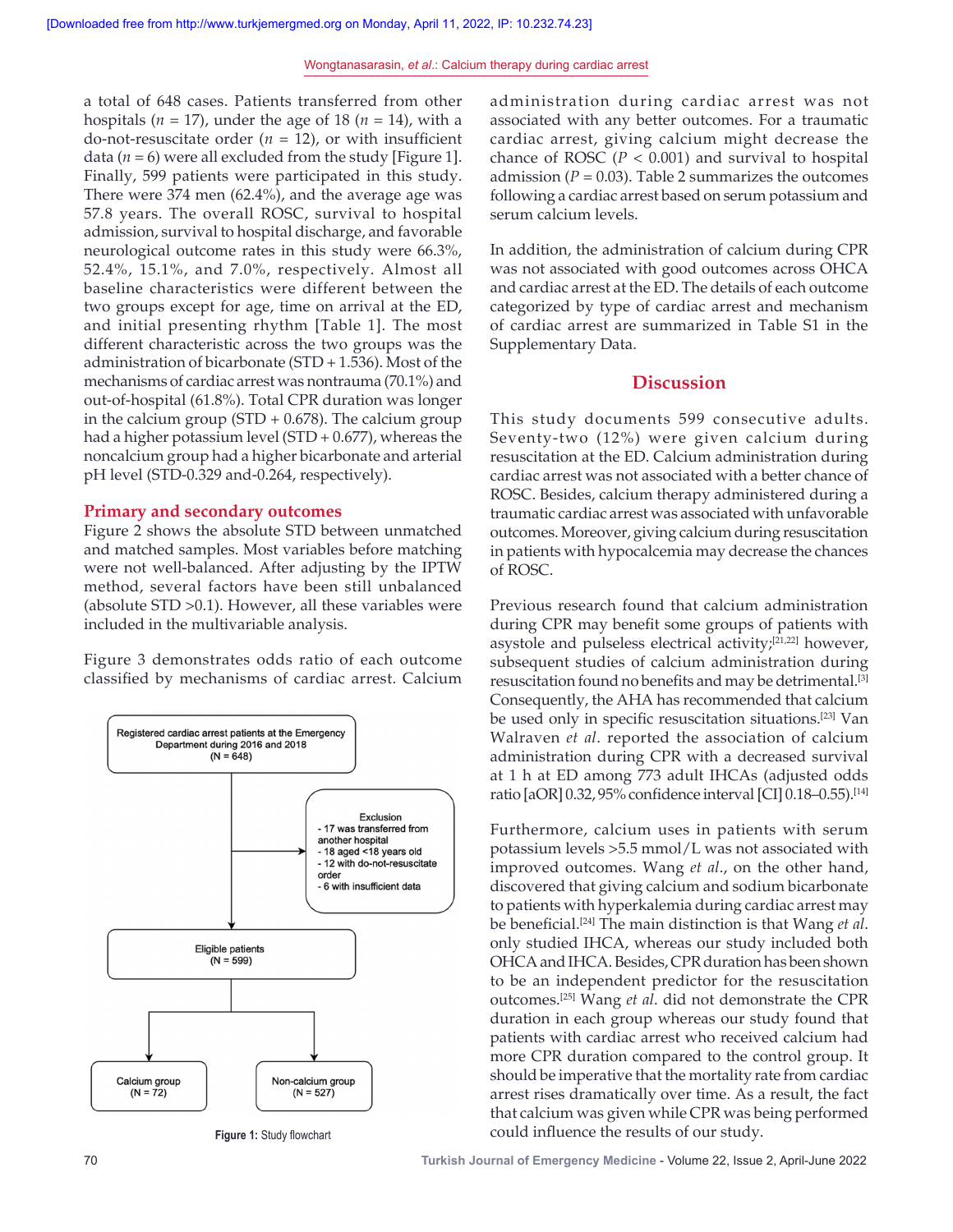| Table 1: Characteristics of patients included in this study |  |  |  |
|-------------------------------------------------------------|--|--|--|
|-------------------------------------------------------------|--|--|--|

| <b>Variables</b>                                         | Total $(n=599)$ | Calcium $(n=72)$ | Noncalcium $(n=527)$ | <b>STD (%)</b> |  |
|----------------------------------------------------------|-----------------|------------------|----------------------|----------------|--|
| Age (years), mean±SD                                     | $57.8 \pm 21.3$ | $57.6 \pm 19.4$  | $57.9 \pm 21.6$      | $-0.012$       |  |
| Sex – male, $n$ (%)                                      | 374 (62.4)      | 41 (56.9)        | 333 (63.2)           | $-0.127$       |  |
| Time on arrival, $n$ (%)                                 |                 |                  |                      |                |  |
| Day (8.01-16.00)                                         | 206 (34.4)      | 27(37.5)         | 179 (34.0)           | $+0.090$       |  |
| Evening (16.01-24.00)                                    | 172 (28.7)      | 21(29.2)         | 151 (28.7)           |                |  |
| Night (0.01-8.00)                                        | 221 (36.9)      | 24 (33.3)        | 197 (37.4)           |                |  |
| Mechanism of cardiac arrest, $n$ (%)                     |                 |                  |                      |                |  |
| Trauma                                                   | 179 (29.9)      | 13(18.1)         | 166 (31.5)           | $-0.314$       |  |
| Nontrauma                                                | 420 (70.1)      | 59 (81.9)        | 361 (68.5)           |                |  |
| Location of cardiac arrest, $n$ (%)                      |                 |                  |                      |                |  |
| Out-of-hospital                                          | 370 (61.8)      | 58 (80.6)        | 312 (59.2)           | $+0.477$       |  |
| Emergency department                                     | 229 (38.2)      | 14 (19.4)        | 215 (40.8)           |                |  |
| Shockable initial presenting rhythm, $n$ (%)             | 68 (11.4)       | 7(9.7)           | 61(11.6)             | $-0.060$       |  |
| Total CPR duration (min), median (IQR)                   | $12(5-28)$      | 28 (13-32)       | $10(4-23)$           | $+0.678$       |  |
| Received epinephrine during CPR, n (%)                   | 549 (91.7)      | 72 (100.0)       | 477 (90.5)           | $+0.457$       |  |
| Total administered dose of adrenaline (mg), median (IQR) | $3(1-7)$        | $7(4-8.5)$       | $2(1-6)$             | $+0.912$       |  |
| Received bicarbonate during CPR, n (%)                   | 196 (32.7)      | 62(86.1)         | 134 (25.4)           | $+1.536$       |  |
| Received glucose during CPR, n (%)                       | 68 (11.4)       | 21(29.2)         | 47(8.9)              | $+0.530$       |  |
| Received amiodarone during CPR, n (%)                    | 54(9.0)         | 12(16.7)         | 42(8.0)              | $+0.265$       |  |
| Received lidocaine during CPR, n (%)                     | 22(3.7)         | 10(13.9)         | 12(2.3)              | $+0.433$       |  |
| Serum calcium level (mg/dL), mean±SD                     | $8.1 \pm 1.6$   | $8.4 \pm 2.2$    | $8.1 \pm 1.5$        | $+0.164$       |  |
| Serum potassium level (mmol/L), mean±SD                  | $4.6 \pm 1.6$   | $5.9 \pm 2.7$    | $4.5 \pm 1.3$        | $+0.677$       |  |
| Serum bicarbonate level (mmol/L), mean±SD                | $15.3 \pm 6.5$  | $13.4 \pm 6.2$   | $15.5 + 6.5$         | $-0.329$       |  |
| Serum arterial pH, mean±SD                               | $7.03 \pm 0.24$ | $6.97+0.26$      | $7.03 \pm 0.24$      | $-0.264$       |  |

CPR: Cardiopulmonary resuscitation, IQR: Interquartile range, SD: Standard deviation, STD: Standardized difference



**Figure 2:** Balance in prognostic factors at baseline based on absolute standardized difference in the unweighted and weighted samples. CPR: Cardiopulmonary resuscitation, ED: Emergency department

Interestingly, calcium administered during CPR in traumatic cardiac arrest was associated with significantly decreased ROSC (aOR 0.02, 95% CI 0.00–0.09) and survival to hospital admission (aOR 0.16, 95% CI 0.03–0.84). Major traumatic patients who received calcium replacement during resuscitation had a higher in‑hospital mortality (*P* < 0.05), which was consistent with Cornelius *et al*. [26] Recently, trends in the management of severely traumatic patients have recommended implementing a massive transfusion protocol, which has the unintended consequence

of worsening hypocalcemia.<sup>[26]</sup> However, current international guidelines for calcium replacement in major traumatic patients and massive transfusion are limited.<sup>[27]</sup> Despite the increased risk of mortality associated with hypocalcemia is well documented,<sup>[28]</sup> the use of calcium therapy in improving these outcomes is debatable.[26] As a result, this study may provide some insight into the use of calcium in trauma patients.

This study provides some important implications. Despite earlier evidence demonstrated that the rate of use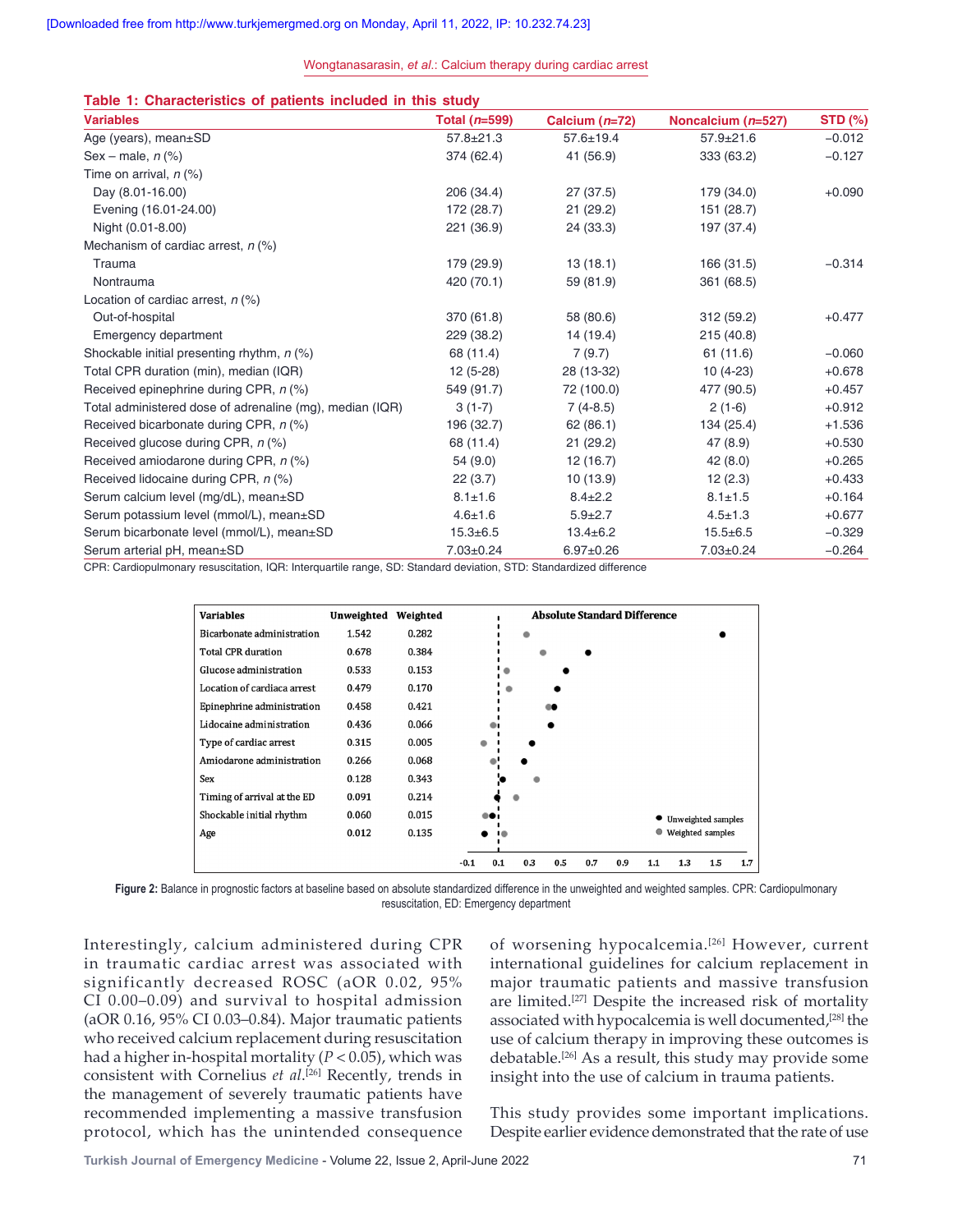

**Figure 3:** Weighted multivariable logistic regression analysis separated by outcomes and stratified by mechanism of cardiac arrest. CI: Confidence interval, N/A: not applicable, OR: Odds ratio, ROSC: Return of spontaneous circulation

## **Table 2: Outcomes after cardiac arrest stratified by serum potassium and serum calcium levels**

|                                                                | <b>Total</b> | <b>Calcium</b>      | <b>Noncalcium</b> | P       |
|----------------------------------------------------------------|--------------|---------------------|-------------------|---------|
| Patients with serum potassium level <3.5 mmol/L                |              |                     |                   |         |
| ROSC $(n=103)$                                                 | 84 (81.6)    | 7(87.5)<br>77(81.1) |                   | 0.65    |
| Survival to hospital admission ( $n=103$ )                     | 60 (58.3)    | 6(75.0)             | 54 (56.8)         | 0.32    |
| Survival to hospital discharge $(n=100)$                       | 22(22.0)     | 2(25.0)             | 20(21.7)          | 0.83    |
| Favorable neurological outcome $(n=99)$                        | 9(9.1)       | 1(12.5)             | 8(8.8)            | 0.73    |
| Patients with serum potassium level between 3.5 and 5.5 mmol/L |              |                     |                   |         |
| ROSC $(n=248)$                                                 | 205 (82.7)   | 6(40.0)             | 199 (85.4)        | < 0.001 |
| Survival to hospital admission (n=246)                         | 136 (55.3)   | 4(26.7)             | 132(57.1)         | 0.02    |
| Survival to hospital discharge (n=240)                         | 52(21.7)     | 3(20.0)             | 49 (21.8)         | 0.87    |
| Favorable neurological outcome $(n=235)$                       | 25(10.6)     | 2(13.3)             | 23(10.5)          | 0.73    |
| Patients with serum potassium level >5.5 mmol/L                |              |                     |                   |         |
| ROSC $(n=248)$                                                 | 108 (43.5)   | 18 (36.7)           | 90(45.2)          | 0.28    |
| Survival to hospital admission (n=248)                         | 46 (18.5)    | 5(10.2)             | 41 (20.6)         | 0.09    |
| Survival to hospital discharge (n=243)                         | 14(5.8)      | 2(4.1)              | 12(6.2)           | 0.57    |
| Favorable neurological outcome $(n=238)$                       | 6(2.5)       | $\mathbf 0$         | 6(3.1)            | 0.22    |
| Patients with serum calcium level <8.5 mg/dL                   |              |                     |                   |         |
| ROSC $(n=265)$                                                 | 216 (81.5)   | 13(65.0)            | 203 (82.9)        | 0.05    |
| Survival to hospital admission (n=264)                         | 131 (49.6)   | 6(30.0)             | 125(51.2)         | 0.07    |
| Survival to hospital discharge (n=252)                         | 45 (17.9)    | 2(10.0)             | 43 (18.5)         | 0.34    |
| Favorable neurological outcome $(n=247)$                       | 21(8.5)      | 0                   | 21(9.2)           | 0.17    |
| Patients with serum calcium level between 8.5 and 10.2 mg/dL   |              |                     |                   |         |
| ROSC $(n=163)$                                                 | 138 (84.7)   | 12(66.7)            | 126 (86.9)        | 0.03    |
| Survival to hospital admission ( $n=162$ )                     | 100(61.7)    | 8(44.4)             | 92 (63.9)         | 0.11    |
| Survival to hospital discharge $(n=161)$                       | 40 (24.8)    | 5(27.8)             | 35(24.5)          | 0.76    |
| Favorable neurological outcome $(n=155)$                       | 17(11.0)     | 3(17.6)             | 14(10.1)          | 0.35    |
| Patients with serum calcium level >10.2 mg/dL                  |              |                     |                   |         |
| ROSC $(n=171)$                                                 | 43 (25.1)    | 6(17.6)             | 37(27.0)          | 0.26    |
| Survival to hospital admission $(n=171)$                       | 11(6.4)      | 1(2.9)              | 10(7.3)           | 0.35    |
| Survival to hospital discharge $(n=170)$                       | 3(1.8)       | $\mathbf 0$         | 3(2.2)            | 0.38    |
| Favorable neurological outcome $(n=170)$                       | 2(1.2)       | 0                   | 2(1.5)            | 0.48    |
|                                                                |              |                     |                   |         |

ROSC: Return of spontaneous circulation

of calcium has increased over time [12], our study revealed the difference. The rate of calcium administration in our study was only 12%. This study also demonstrated that calcium administration during cardiac arrest without certain indications is associated with unfavorable outcomes, possibly because of effects of reperfusion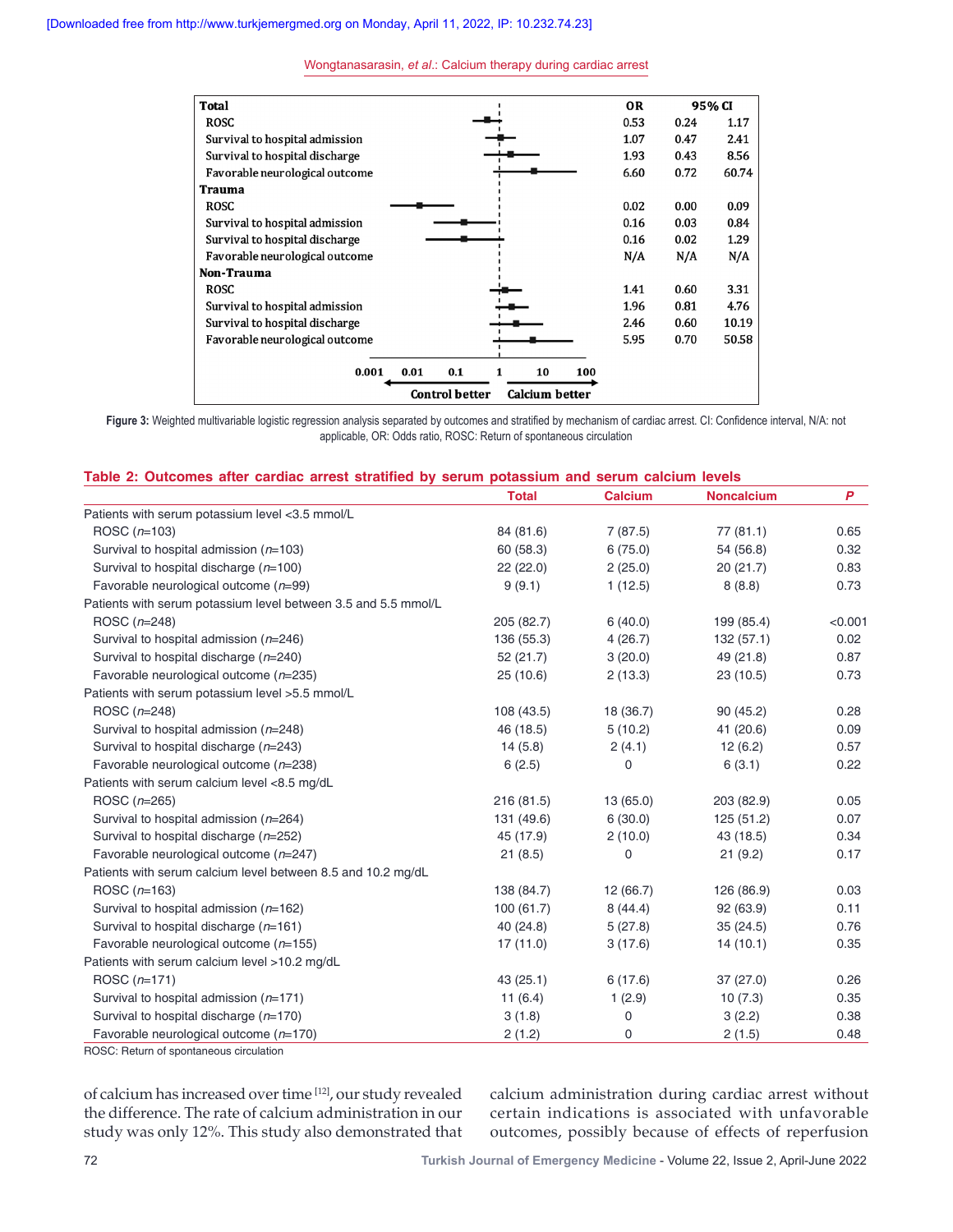injury to the ischemic heart, brain, and other vital organs mediated by calcium.[29]

## **Limitations**

This study has some limitations since it is retrospective. First, the study design resulted in a lack of explicit documentation of the specific indications for calcium use during CPR. The reasons for calcium administration could have provided further evidence for the influence of calcium on outcomes. Second, this study did not collect the time in which calcium was administered during CPR. Since the outcomes of CPR were mainly influenced by the CPR duration, it might not be concluded that calcium administration is solely associated with unfavorable outcomes. However, we have attempted to minimize these biases by using inverse probability weighting with double adjustment. Further study should also focus on the timing and dosage of calcium administration as it corresponds to the outcomes. Furthermore, our study did not address the calcium dose given to patients. Finally, despite the use of appropriate analytical methods, it is possible that the existing data from our registry did not capture other unmeasured confounders of outcomes. As a result, the observed associations between calcium use and unfavorable outcomes may not be causal, and the possibility that calcium is used more frequently in cardiac arrest patients with a lower chance of survival cannot be ruled out.

# **Conclusion**

Calcium administration during adult cardiac arrest is not associated with better resuscitation outcomes. Although the findings of this study do not prove causation, calcium administration during CPR is associated with poorer outcomes in traumatic cardiac arrest patients, including ROSC and survival to hospital admission. Further research should concentrate on specific situations where calcium supplementation is beneficial.

#### **Acknowledgment**

The authors gratefully acknowledge Ms. Thanchanok Srisawang for an elaborative language editing on our manuscript.

#### **Author contributions statement**

Authorship provides credit for a researcher's contributions to a study and carries accountability. Authors are expected to fulfill the criteria below:

**Wachira Wongtanasarasin**: Conceptualization, Methodology, Validation, Formal analysis, Resources, Writing – Original draft, Writing – Review & Editing, Visualization, Supervision, Funding acquisition

**Nat Ungrungseesopon:** Conceptualization, Methodology, Investigation, Formal analysis, Writing – Original draft, Writing ‑ Review & Editing

**Nutthida Namsongwong:** Conceptualization, Methodology, Investigation, Writing – Original draft, Writing ‑ Review & Editing

**Pongsatorn Chotipongkul:** Conceptualization, Methodology, Investigation, Writing – Original draft, Writing ‑ Review & Editing

**Onwara Visavakul:** Conceptualization, Methodology, Investigation, Writing – Original draft, Writing ‑ Review & Editing

**Napatsakorn Banping:** Conceptualization, Investigation, Writing ‑ Review & Editing

**Worapot Kampeera:** Conceptualization, Investigation, Writing ‑Review & Editing

**Phichayut Phinyo**: Conceptualization, Methodology, Validation, Formal analysis, Data curation, Writing ‑ Review & Editing.

Abstract was presented virtually at the European Emergency Medicine Congress 2021 between 28-31 October 2021 at Lisbon, Portugal.

#### **Conflicts of interest**

None Declared.

#### **Ethical approval**

This study protocol was approved by the Institutional Review Board of the Faculty of Medicine, Chiang Mai University (IRB No. 7477/2020).

#### **Consent to participate**

Not applicable.

# **Financial support and sponsorship**

We received funding from Faculty of Medicine, Chiang Mai University (No. 7477/2020).

# **References**

- 1. Kudenchuk PJ, Sandroni C, Drinhaus HR, Böttiger BW, Cariou A, Sunde K, *et al.* Breakthrough in cardiac arrest: Reports from the 4th Paris International Conference. Ann Intensive Care 2015;5:22.
- 2. Kolte D, Khera S, Aronow WS, Palaniswamy C, Mujib M, Ahn C, *et al.* Regional variation in the incidence and outcomes of in‑hospital cardiac arrest in the United States. Circulation 2015;131:1415‑25.
- 3. Srinivasan V, Morris MC, Helfaer MA, Berg RA, Nadkarni VM, Association AH. Calcium use during in‑hospital pediatric cardiopulmonary resuscitation: A report from the National Registry of Cardiopulmonary Resuscitation. Pediatrics 2008;121:E1144‑51.
- 4. Yarmohammadi H, Uy‑Evanado A, Reinier K, Rusinaru C, Chugh H, Jui J, *et al.* Serum calcium and risk of sudden cardiac arrest in the general population. Mayo Clin Proc 2017;92:1479‑85.
- 5. Kette F, Ghuman J, Parr M. Calcium administration during cardiac arrest: A systematic review. Eur J Emerg Med 2013;20:72‑8.
- 6. Landry A, Foran M, Koyfman A. Does calcium administration during cardiopulmonary resuscitation improve survival for patients in cardiac arrest? Ann Emerg Med 2014;64:187‑9.
- 7. American Heart Association. Part 10.1: Life-threatening electrolyte abnormalities. Circulation 2005;112 Suppl 24:121‑5.
- 8. Pun PH, Abdalla S, Block GA, Chertow GM, Correa-Rotter R, Dehmel B, *et al.* Cinacalcet, dialysate calcium concentration, and cardiovascular events in the EVOLVE trial. Hemodial Int 2016;20:421‑31.
- 9. KimSJ, KimHS, Hwang SO, JungWJ, RohYI, Cha KC, *et al.* Ionized calcium level at emergency department arrival is associated with return of spontaneous circulation in out‑of‑hospital cardiac arrest. PLoS One 2020;15:e0240420.
- 10. Current Standards and Guidelines for Cardiopulmonary Resuscitation (CPR) and Emergency Cardiac Care (ECC). JAMA

**Turkish Journal of Emergency Medicine** - Volume 22, Issue 2, April-June 2022 73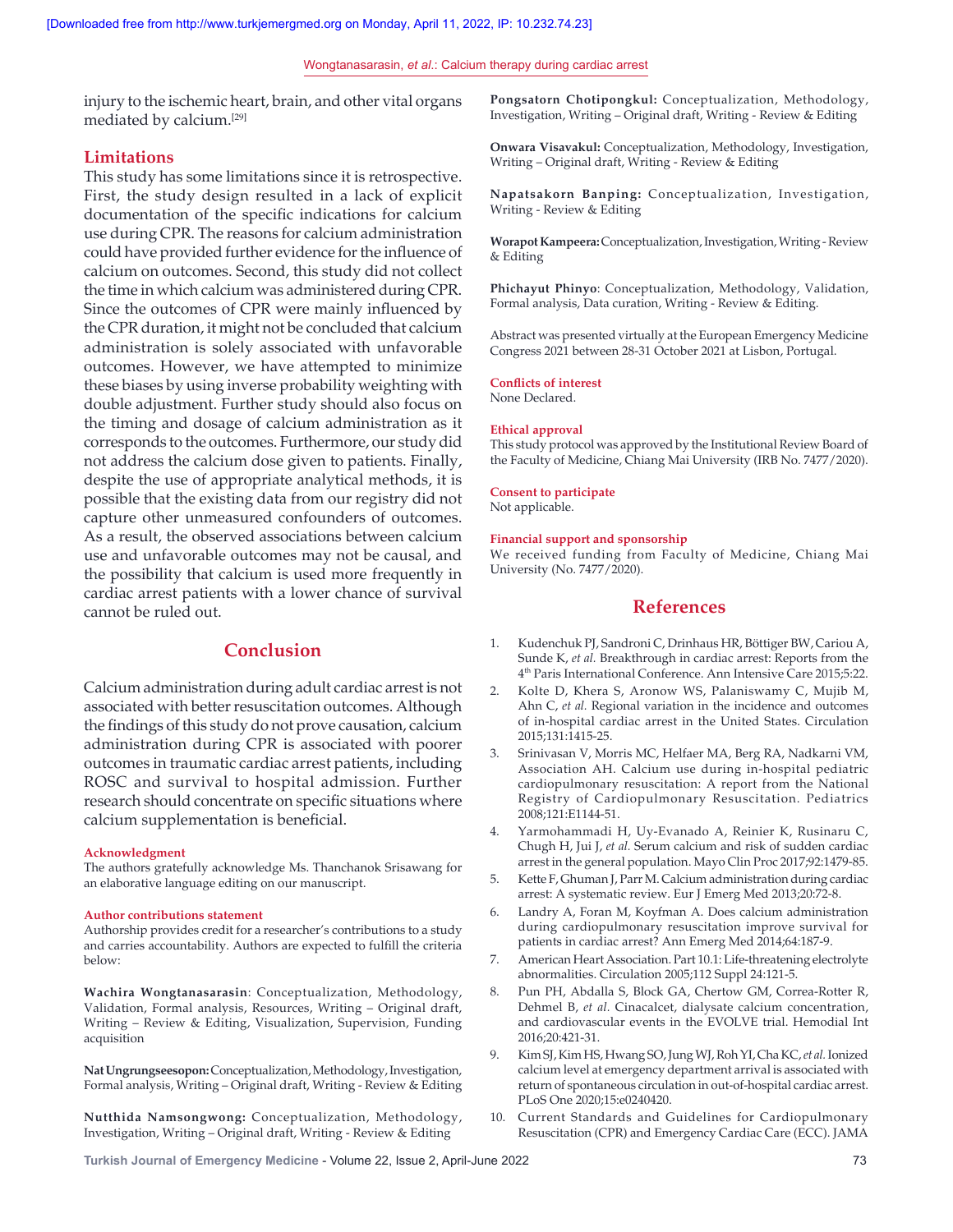1980;244:453‑509.

- 11. Duff PJ, Panchal AR, Hazinski MF. Highlights of the 2018 Focused Updates to the American Heart Association Guidelines for CPR and ECC: Advanced Cardiovascular Life Support and Pediatric Advanced Life Support. American Heart Association; 2018. Available from: https://eccguidelines.heart.org/wp‑content/ uploads/2018/10/2018‑Focused‑Updates\_Highlights.pdf. [Last accessed on 2020 Jun 30].
- 12. Moskowitz A, Ross CE, Andersen LW, Grossestreuer AV, Berg KM, Donnino MW, *et al.* Trends over time in drug administration during adult in‑hospital cardiac arrest. Crit Care Med 2019;47:194-200.
- 13. Gharaibeh A, Koppikar S, Bonilla‑Escobar FJ. Strengthening the reporting of observational studies in epidemiology (STROBE) in the International Journal of Medical Students. Int J Med Stud 2014;2:36‑37.
- 14. van Walraven C, Stiell IG, Wells GA, Hébert PC, Vandemheen K. Do advanced cardiac life support drugs increase resuscitation rates from in‑hospital cardiac arrest? The OTAC Study Group. Ann Emerg Med 1998;32:544‑53.
- 15. Austin PC. Balance diagnostics for comparing the distribution of baseline covariates between treatment groups in propensity‑score matched samples. Stat Med 2009;28:3083‑107.
- 16. Austin PC, Stuart EA. Moving towards best practice when using inverse probability of treatment weighting (IPTW) using the propensity score to estimate causal treatment effects in observational studies. Stat Med 2015;34:3661‑79.
- 17. LiX, Shen C. Doubly robust estimation of causal effect: Upping the odds of getting the right answers. Circ Cardiovasc Qual Outcomes 2020;13:e006065.
- 18. Nguyen TL, Collins GS, Spence J, Daurès JP, Devereaux PJ, Landais P, *et al.* Double‑adjustment in propensity score matching analysis: choosing a threshold for considering residual imbalance. BMC Med Res Methodol 2017;17:78.
- 19. NolanJP, BergRA, AndersenLW, BhanjiF, ChanPS, DonninoMW, *et al.* Cardiac arrest and cardiopulmonary resuscitation outcome reports: Update of the utstein resuscitation registry template for in-hospital cardiac arrest. Circulation 2019;140:e746-57.
- 20. Perkins GD, Jacobs IG, Nadkarni VM, Berg RA, Bhanji F,

Biarent D, *et al*. Cardiac arrest and cardiopulmonary resuscitation outcome reports: Update of the Utstein resuscitation registry templates for out‑of‑hospital cardiac arrest: A statement for healthcare professionals from a task force of the international liaison committee. Circulation 2015;132:1286‑300.

- 21. Stueven HA, Thompson B, Aprahamian C, Tonsfeldt DJ, Kastenson EH. The effectiveness of calcium chloride in refractory electromechanical dissociation. Ann Emerg Med 1985;14:626‑9.
- 22. Harrison FE, Amey BD. The use of calcium in cardiac resuscitation. Am J Emerg Med 1983;1:267‑73.
- 23. Panchal AR, Bartos JA, Cabañas JG, Donnino MW, Drennan IR, Hirsch KG, *et al.* Part 3: Adult basic and advanced life support: 2020 American Heart Association Guidelines for Cardiopulmonary Resuscitation and Emergency Cardiovascular Care. Circulation 2020;142 16 Suppl 2:S366‑468.
- 24. Wang CH, Huang CH, Chang WT, Tsai MS, Yu PH, Wu YW, *et al.* The effects of calcium and sodium bicarbonate on severe hyperkalaemia during cardiopulmonary resuscitation: A retrospective cohort study of adult in‑hospital cardiac arrest. Resuscitation 2016;98:105‑11.
- 25. Nolan JP, Soar J, Smith GB, Gwinnutt C, Parrott F, Power S, *et al.* Incidence and outcome of in‑hospital cardiac arrest in the United Kingdom National Cardiac Arrest Audit. Resuscitation 2014;85:987‑92.
- 26. Cornelius B, Ferrell E, Kilgore P, Cox R, Golden R, Cvek U, *et al.* Incidence of hypocalcemia and role of calcium replacement in major trauma patients requiring operative intervention. AANA J 2020;88:383‑9.
- 27. Giancarelli A, Birrer KL, Alban RF, Hobbs BP, Liu‑DeRyke X. Hypocalcemia in trauma patients receiving massive transfusion. J Surg Res 2016;202:182‑7.
- 28. Mackay EJ, Stubna MD, Holena DN, Reilly PM, Seamon MJ, Smith BP, *et al.* Abnormal calcium levels during trauma resuscitation are associated with increased mortality, increased blood product use, and greater hospital resource consumption: A pilot investigation. Anesth Analg 2017;125:895‑901.
- 29. Wongtanasarasin W, Siri‑Angkul N, Wittayachamnankul B, Chattipakorn SC, Chattipakorn N. Mitochondrial dysfunction in fatal ventricular arrhythmias. Acta Physiol (Oxf) 2021;231:e13624.